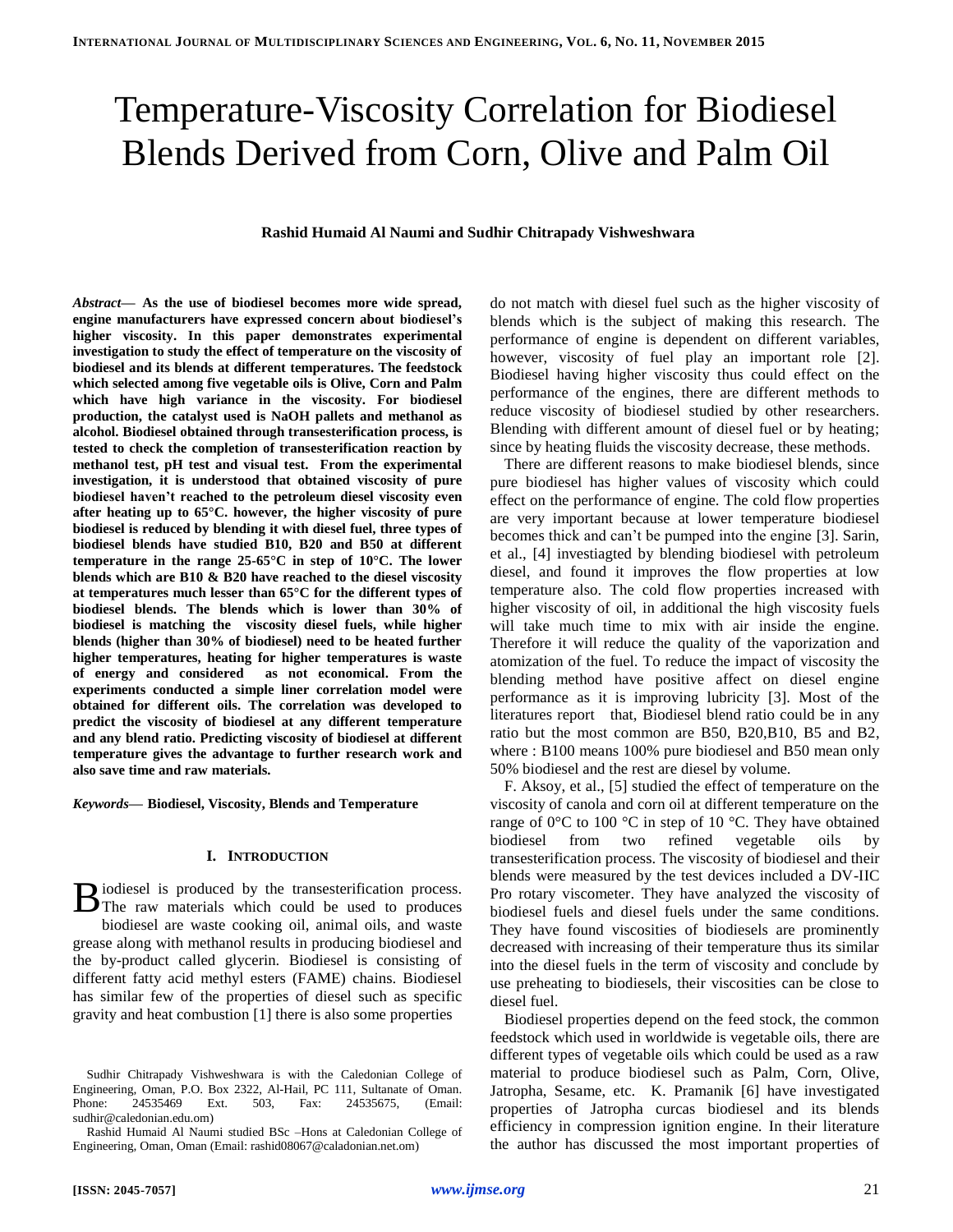Jatropha biodiesel and compared with diesel fuel. Further, they found the heating value of vegetable oil is comparable to diesel and cetane number is slightly lower than diesel fuel. However, the kinematic viscosity and the flash point of Jatropha curcas oil are several times higher than the diesel oil. Further, different percentage blends with diesel was investigated and found that the biodiesel which is less than B30 have viscosity close to diesel fuel, biodiesels which is more than 40% percentage (more than B40) the viscosity of these higher blends higher than diesel fuels, further the viscosity of these higher blends reduced by heating. The viscosity of blends B70 and B60 reach viscosity of diesel at temperature  $70-75$  and  $60-65$   $\mathrm{^0C}$ , respectively. The corresponding temperatures were found to be 55–60 and 45  $\rm{^{0}C}$  for B50 and B40 blends. From their experiment it was found that the lower blends showed slightly higher exhaust gas temperatures when comparing to engine operating with diesel. Their studies conclude that, C.I engines can work normally with Jatropha blend percentage less than 50%.

The most widely the literature reports that biodiesel is unfavorable because of its higher viscosity and the specific gravity. These two physical properties determination is very important as their values determining if it suitable to use as diesel fuel. To achieve the similar viscosity of diesel fuels there is different solution developed through different studies.

The studies which have been done by Kimilu, et al., [\[7\]](#page-6-6) was focused on the effect of temperature and blending on the viscosity of Jatropha methyl ester. Their literature shows that the different variations of viscosity were correlated using predictive models for the viscosity and specific gravity at different temperature and different blending percentage. The vegetable oil which used is Jatropha oil by make different blending ratio B20, B35, B50 and B75 and investigated at temperature in the range 15-60°C together with the pure diesel fuels. The specific gravity, calculated through specific gravity method and the viscosity was calculated using Ostwald viscometer. The calculated specific gravity of Jatropha pure biodiesel was found 4.83% higher than that diesel fuel. Blending with diesel fuel will reduce specific gravity and the viscosity and correlation model was developed for use to approximate specific gravity of any blend. By preheating fuels the specific gravity decreased. By using correlation model specific gravity of Jatropha blends can predicted at different temperature. Their results state that after making the needed calculation, the viscosity was found 42.09% higher than petroleum diesel. Blending Jatropha Methyl Eesters with diesel fuel reduces viscosity of biodiesel, which varied linearly with the amount of diesel fuel in the blend.

Pure Biodiesel is similar to diesel fuel in some of the physical and chemical properties and may be possible suit for diesel engines. A study done by Seung , et al., [\[8\]](#page-6-7)to investigate diesel properties compared with biodiesel properties. The research was done to find out the different properties such as specific gravity, density, and viscosity of diesel and biodiesel fuel in the temperature range from 0 to 200°C. Biodiesel were made from soybean oil and the test have made for different blends ratios of 20%, 40%, 60%, and 80%. To investigate the different properties of biodiesel many experiments were carried out by the Seung , et al., [\[8\]](#page-6-7) at different temperature for the different types of blends, the result of analysis were compared with petroleum diesel properties. By increasing blending ratio of biodiesel the specific gravity increased. The density value measurement was correlated as a function of fuel temperature and blending ratio by an empirical equation. From their analysis it was found that, the viscosity decreased linearly with increasing in their temperature and blending ratio

When making biodiesel there are different variables that could effect on the production of biodiesel. Mahajan, et al., [\[9\]](#page-6-8) have studied the variables affecting the production of standard biodiesel. The raw materials which used to obtain biodiesel are palm oil vegetable oil alcohol and a catalyst. The catalysts used are different and each one gives different amount of biodiesel and quality. Their results show that if catalyst used in excess, might cause some problem in the final product. It is reported that too much quantity of sodium hydroxide catalyst can never be used as it causes soap formation, when soap formation its raises the acid number and make the product isolation difficult, also lowers the quantity of product biodiesel. The other variables which could has big impact on biodiesel production are molar ratio of alcohol to oil, solvent volume, and reaction time, as a result for their research they conclude the alcohol to molar ratio must be at least 14, and sodium hydroxide concentration should be at least 1.2 % by weight.

There are different methods used to produce biodiesel. Amit Sarin [\[4\]](#page-6-3) reflects that the, biodiesel could be produced through dilution (blending), micro-emulsification, pyrolysis (thermal cracking), and transesterification. Amit Sarin [\[4\]](#page-6-3) reports that Dilution (blending) as crude vegetable oils are blended directly with petroleum diesels. This type is not recommended since vegetable oils having high viscosity the blended solution will have higher viscosity and thus could effect on the performance of the diesel engine; also dilution is not suitable for long term use in a direct injection engine.

Secondly, Amit Sarin [\[4\]](#page-6-3) reports Emulsification as a method used to reduce the high viscosity of vegetables oils. They define "Emulsion as dispersion of oil in water or water in oil and this dispersion are also known as micro-emulsion"

The third method which Amit Sarin [\[4\]](#page-6-3) suggest is pyrolysis, which is a conversion of one material into another through heating, in or without presence of catalyst in absence of oxygen. The product produced from this process having properties same as diesel fuel.

Lastly Amit Sarin [\[4\]](#page-6-3) reports that, Transesterification as the most world wide spread process which used to produce biodiesel, its catalytic chemical reaction where alcohol reacted with vegetable oil or animal fats to produce fatty acid alkyl esters (i.e., biodiesel) and glycerol.

The vegetable oil which was used to produce biodiesel was obtained from the local market (Corn, Olive, Coconut, Sunflower, and Palm). There are two types of alcohol which could be used to produce esters and glycerine. Methanol is the most common used in transesterification process. Daniel (2003) [\[10\]](#page-6-9) reports that, the choice of the catalyst is very important decisions to be made to obtain biodiesel with lessen the reaction time and give higher percentage of biodiesel as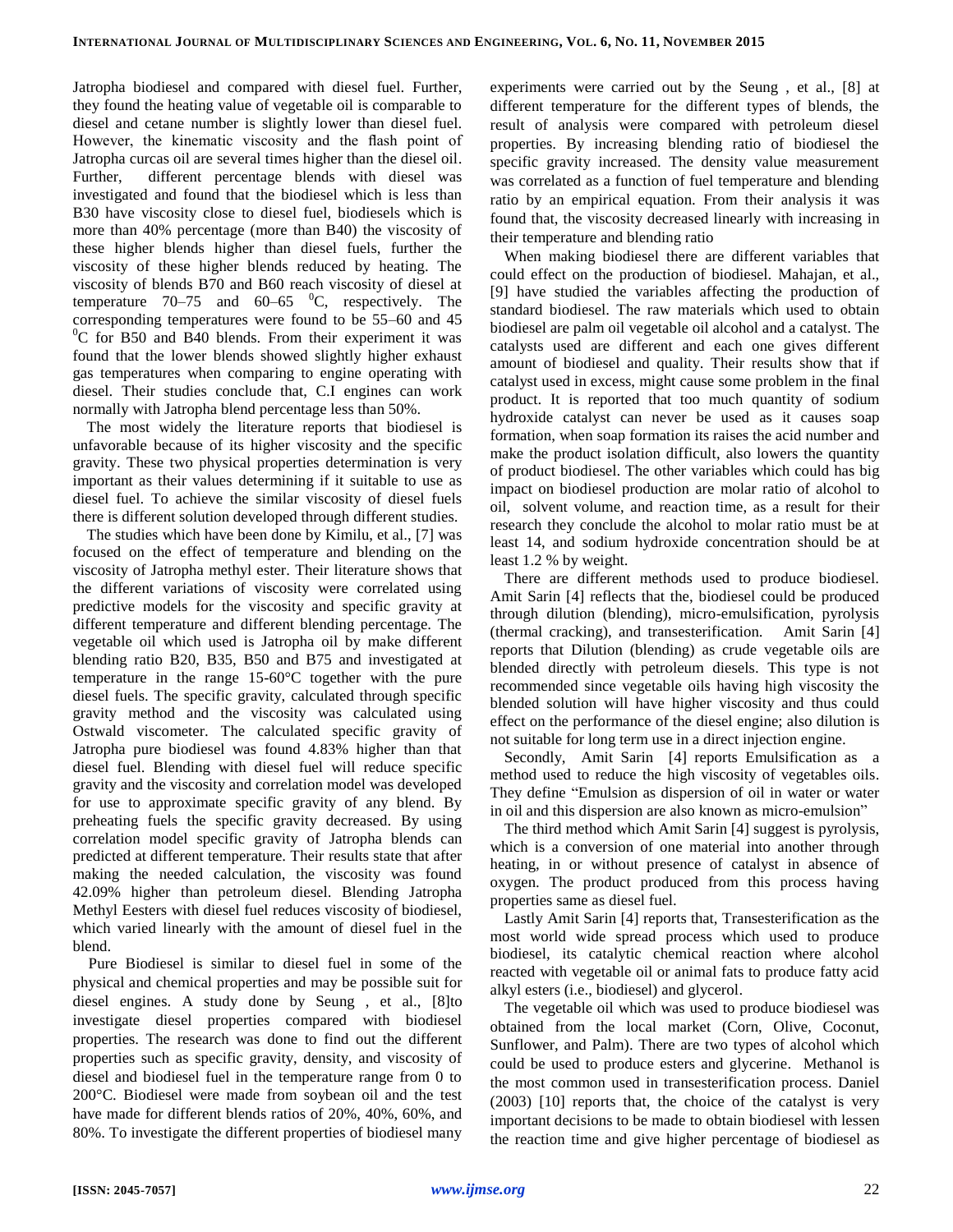product. In this investigation, NaOH pallets is used as catalyst as it most widely used by many researchers. The NaOH pallets which will dissolve completely in methanol, dissolving NaOH crystals is an exothermic reaction which was felt and observed during its hand mixing. Care was taken so that the pallets of NaOH should be never be kept outside the container for long time because its tend react with oxygen or air.

## **II. EXPERIMENTAL SET-UP**

The oils which chosen to start transesterification process are Palm, Corn, and olive oils. First step is dissolve 1.75 g of NaOH pallets in 100 ml of methanol until it is clearly dissolved in the methanol and no pallets are seen. This is a very important check because if NaOH pallets did not dissolve completely it will effect on the reaction completion. Next step is to heat 500 ml of oil up to range from  $55{\text -}60^{\degree}C$ , the thermometer as it have been early described measure the temperature of reaction in the RB flask the temperature on the RB flask should not exceed 60 ˚C, then pour the methoxide (NaOH + Methanol) slowly into the RB flask from the side openings of the RB flask. When pouring methoxide, the mixture is being stirred using magnetic stirrer. Then insert the thermometer and leave reaction for one hour. During this one hour water supply is connected to condenser to condense the evaporated methanol. This procedure will be applied to the three types of oils to obtain biodiesel and glycerol.



Fig. 1: Transesterification process flow diagram

After completion of reaction solution of Biodiesel and glycerol are obtained. To separate these to solution, a separator was used, biodiesel separates as the top layer and the lower layer is glycerol.



Fig. 2: Experimental Setup

- 1) Magnetic stirrer with heater
- 2) Condenser
- 3) Thermometer
- 4) RB Flask

Redwood viscometer is used to calculate the viscosity of the oils and biodiesels in function of time.

The equation used to calculate kinematic viscosity is

Kinematic viscosity  $(CST) = 0.260t - (0.0188/t)$ , where (t) is the time in Redwood Seconds.



Fig. 3: Redwood viscometer

## **III. RESULTS AND DISCUSSION**

Host of experiments were carried out in order to arrive at a conclusive understanding of viscosity variation with temperature relationship at different temperature. The scheme of experiments was so chosen so to meet the objectives framed under the study. In ordered to study the viscosity variations at different temperature, each sample were heated at the controlled environment using a table top water bath setup. The variation of pure biodiesel (B100) viscosity trend is shown in Fig. 4 for all their oils selected for study.



Fig. 4: Pure biodiesel (B100) viscosity trend

Seung et al., [\[8\]](#page-6-7) reports that temperature at which the viscosity meet the universal accepted specification as 4.5 CSt at 40°C is more suitable for IC engine. When comparing biodiesel and diesel fuel found high variance between them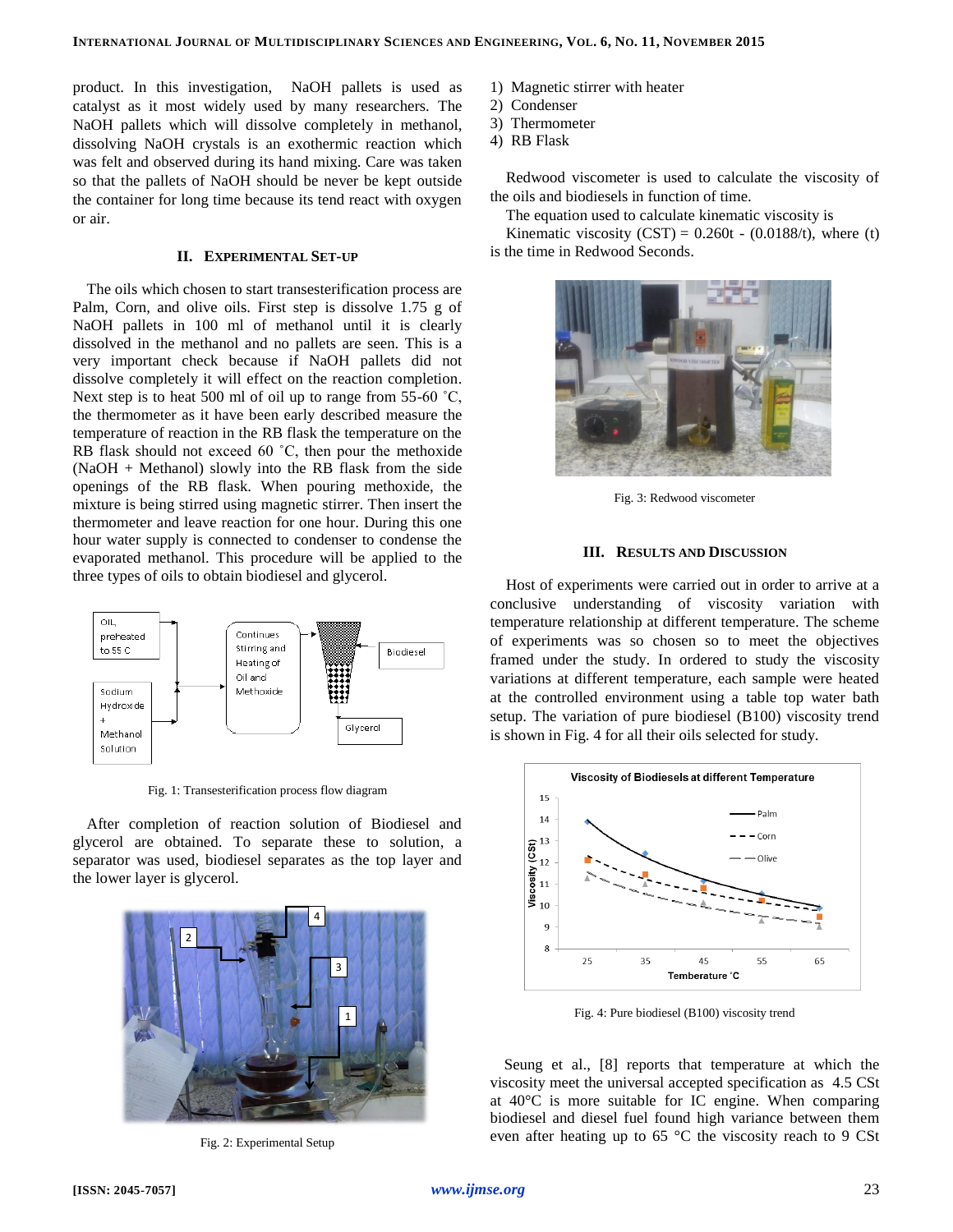which is almost double diesel fuel viscosity. To reduce high viscosity of biodiesel, it was blended with different amount of diesel at different ratio.



Fig. 5: Palm Biodiesel Blends & B100 viscosity

#### *A) Correlation model to predict viscosity of Palm blends*

As seen in the Fig. 5, the viscosity of palm biodiesel can be found at any given temperature and blend ratio using the equation, its observed as liner equation is good.

$$
Y = Mp X + Cp \tag{1}
$$

Where,

Y is the Viscosity values

 $M_p$  is viscosity of correlation Constant for palm biodiesel  $C_p$  is viscosity of correlation Constant palm biodiesel X Temperature in °C

Fig. 5 illustrate the result of B10, B20, B50 & B100 at given temperature, its observed B10 reach to viscosity of biodiesel at 53 °C and B20 at 61 °C, B50 & B100 haven't reach to viscosity of diesel but by raising temperature to higher values it will decrease the viscosity of biodiesel to the limits specification of diesel but that will consume much energy and since it's not economical its undesirable.

To find  $(M_p \& C_p)$  viscosity correlation constant, the trend line equations in Fig. 5 was useful. The Fig. 5 shows the variations of viscosity with different percentage of blends ratio depicts a linear relationship at different temperature. The correlation is shown in Table 1.

Table 1: Equations to Obtained C, M Correlation-constant

| Pure Biodiesel and<br><b>Blends</b> | Equations               | Correlation<br>coefficient |
|-------------------------------------|-------------------------|----------------------------|
| <b>B100</b>                         | $y = -0.0986x + 16.023$ | 0.960                      |
| <b>B50</b>                          | $v = -0.0794x + 11.508$ | 0.968                      |
| <b>B20</b>                          | $y = -0.06x + 8.2375$   | 0.988                      |
| <b>B10</b>                          | $y = -0.0586x + 7.6494$ | 0.981                      |

To obtain  $M_p$  constant, from the above table where the relation between blend percentage and x factor gives the equation for  $M_p$  constant.



Fig. 6: Palm Biodiesel Correlation constant (M) equation

Viscosity correlation for Mp constant determined linearly from the Fig. 6 which is equal:

$$
Mp = -0.0005x - 0.0533\tag{2}
$$

Where,

x is blend ratio.

The same procedure is now applied to get Cp.

To obtain Cp constant, from Table 1 where the relation of biodiesel percentage % of with real numbers (B100,16.032), (B50,11.508), (B20,8.2375) and (B10, 7.6494) which represented in Fig. 7.



Fig. 7: Palm Biodiesel Correlation constant (C) equation

Viscosity correlation for  $C_p$  constant determined linearly from the above Fig. 7 which is equal to:

$$
C_p = 0.0949x + 6.5828\tag{3}
$$

Where x is blend ratio.

To obtain viscosity of any palm biodiesel blend ratio at different temperatures, as shown in formula 4, the viscosity correlation constants  $M_p$  and  $C_p$ , need to be obtained. For palm oil biodiesel, the correlation can thus obtained by linear equation as it shown in the Fig. 6 and Fig. 7.

$$
M_p = -0.0005x - 0.0533\tag{4}
$$

$$
C_p = 0.0949x + 6.5828\tag{5}
$$

Then substitute the above values in equation 1 at the required temperature (x), the viscosity of required blend ratio

**[ISSN: 2045-7057]** *www.ijmse.org*24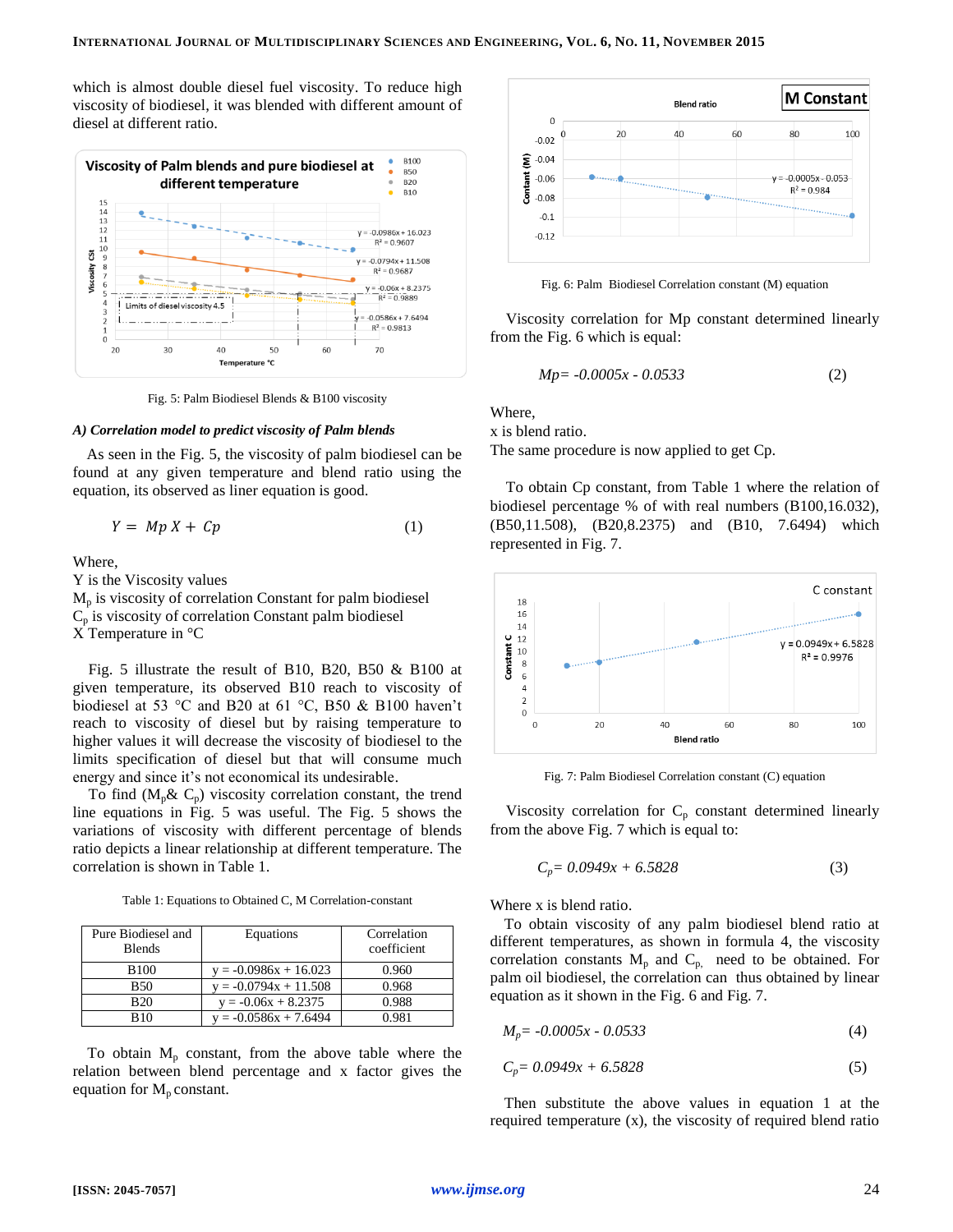and temperature can be successfully evaluated using the above equation.

$$
Y = Mp X + Cp
$$

*B) Viscosity of Corn blends and pure biodiesel at different temperature with correlation model to predict viscosity of blends*



Fig. 8: Corn biodiesel and its blends viscosity

From Fig. 8, it is evident that, the B10 and B20 corn blends are reaching viscosity of biodiesel when raising temperature, B10 is reaching the limit of diesel viscosity when temperature is 49°C and B20 at 59°C, if we heat B50 to more high temperature it will reach to diesel viscosity but it will consider loss of energy and that is actually not economically. Temperature at which the viscosity of blends meet the upper limits of specification (i.e., 4.5 Cst). To obtain  $M_c$  constant, from Fig. 9 where the relation between blend percentage and x factor gives the equation for  $M_c$  constant.



Fig. 9: Corn Biodiesel Correlation constant (M) equation

Viscosity correlation for  $C_c$  constant determined linearly from the Fig. 9 which is equal:

$$
M_c = -0.0001x - 0.0524\tag{6}
$$

Where; x is the blend ratio

To obtain  $C_c$  constant, from Fig. 10 where the relation of biodiesel percentage % of with real numbers as shown in the previous case with palm biodiesel:



Fig. 10: Corn Biodiesel Correlation constant(C) equation

Viscosity correlation for  $C_c$  constant determined linearly from the Fig. 10 which is equal:

$$
C_c = 0.0748x + 6.3358\tag{7}
$$

Where x is blend ratio.

*C) Viscosity of Olive pure biodiesel and its blends at different temperature with correlation model to predict viscosity of blends*



Fig. 11: Olive biodiesel and blend at different temperature

As seen in the Fig. 11, B10 is reaching to viscosity of biodiesel at 41°C while B20 at 53°C, B50 reach up to 6 Cst and if heated to higher temperature it will reach to viscosity of diesel.

To obtain viscosity of olive biodiesel at any blend ratio and different temperature using the same method used with palm and corn blends, using equation 4:

$$
Y = Mo X + Co \tag{8}
$$

To obtain  $M_0$  constant, from Fig. 12 where the relation between blend percentage and x factor gives the equation for  $M<sub>o</sub>$  constant.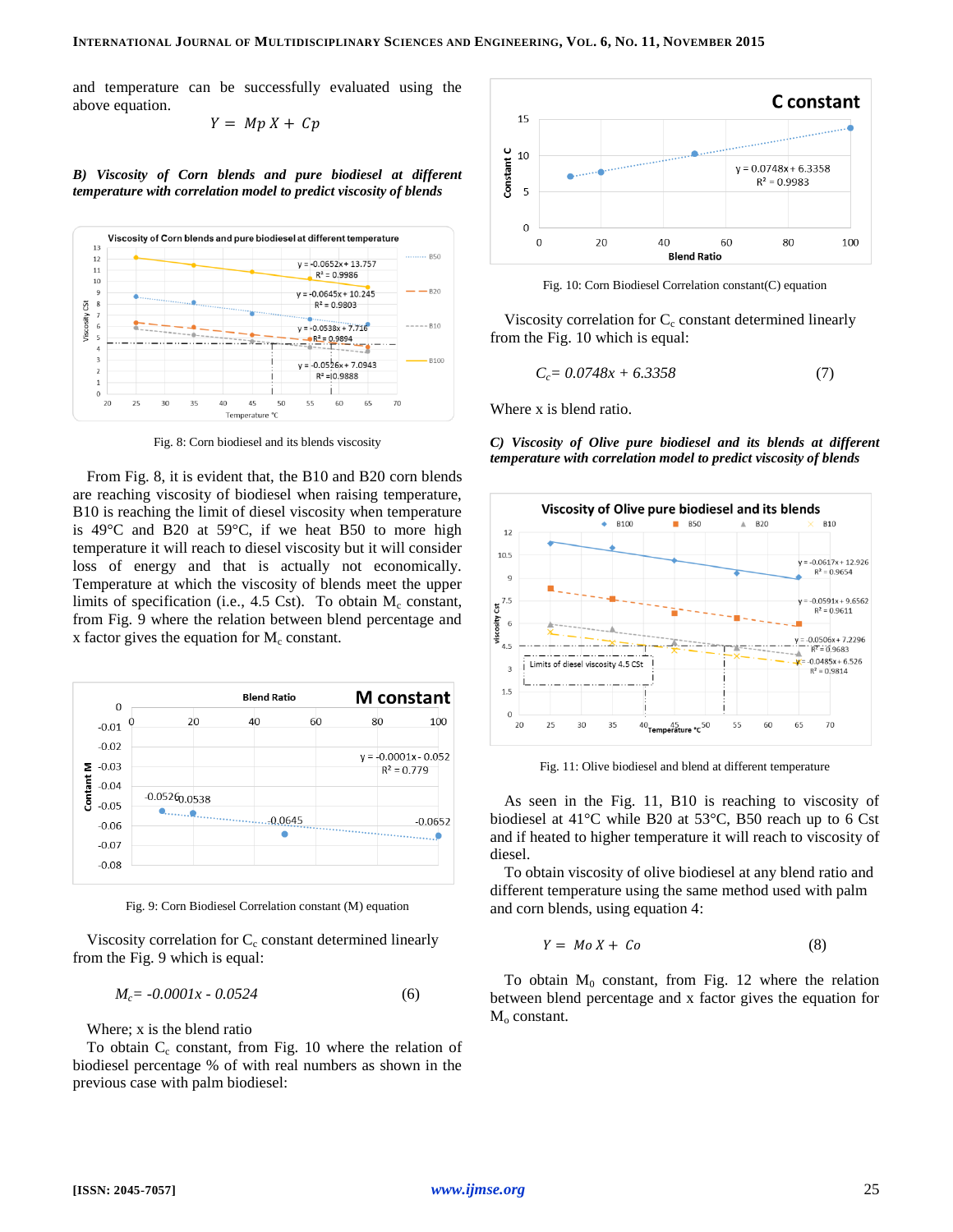

Fig. 12: Olive Biodiesel Correlation constant (M) Equation

Viscosity correlation for Mo constant determined linearly from the above Fig.12 which is equal:

$$
Mo = -0.0001x - 0.0483\tag{9}
$$

Where x is the blend ratio.

To obtain C constant, from Fig. 13 where the relation of biodiesel percentage % of with real numbers:



Fig. 13: Olive Biodiesel C Correlation constant (C) Equation

| Sl.                           | <b>Biodiesel</b> | Equation to find      | Where                             |
|-------------------------------|------------------|-----------------------|-----------------------------------|
| No                            | Feedstock        | the viscosity in      |                                   |
|                               | Type             | CSt.                  |                                   |
| 1                             | Palm             | $Y_p = M_p * X + C_p$ | $X =$ temperature ( $^{\circ}C$ ) |
|                               |                  |                       | $M_p$ = -0.0005x - 0.0533         |
|                               |                  |                       | $C_p = 0.0949x + 6.5828$          |
|                               |                  |                       | $x =$ blend ratio $(\%)$          |
|                               |                  |                       |                                   |
| $\mathfrak{D}_{\mathfrak{p}}$ | Corn             | $Y_c = M_c * X + C_c$ | $X =$ temperature ( $^{\circ}C$ ) |
|                               |                  |                       | $M_c$ = -0.0001x-0.0524           |
|                               |                  |                       | $C_c = 0.0748 x + 6.3358$         |
|                               |                  |                       | $x =$ blend ratio $(\%)$          |
| 3                             | Olive            | $Y_0 = M_0 * X + C_0$ | $X =$ temperature ( $^{\circ}C$ ) |
|                               |                  |                       | $M_c = -0.0001x - 0.0483$         |
|                               |                  |                       | $C_0 = 0.0712x + 5.8902$          |
|                               |                  |                       | $x =$ blend ratio $(\%)$          |

Table 2: Viscosity and temperature model

Viscosity correlation for  $C_0$  constant determined linearly from the Fig. 13 which is equal:

$$
C_o = 0.0712x + 5.8902\tag{10}
$$

Where x is blend ratio.

## *Predictive models for the three types of biodiesel blends:*

From the above discussion it is now possible to summarize the outcome in terms of the empirical formula which was developed using the experimental data and also the correlation fitting to liner equation. These are the correlation models to obtain viscosity at any different temperature and blend ratio, for biodiesel obtained from olive, palm and Corn.

## **IV. CONCLUSION**

From the experimental study on three types of biodiesel which were obtained from different origins using transesterification processes it can be concluded that all the pure biodiesel is having higher viscosity almost double comparing to the diesel fuel. From the literatures it was understood that the high viscosity of fuels effect on the performance of the diesel engines. Viscosity can be reduced by blending with fluids having lower viscosity or by preheating. The blends which obtained are B10, B20, and B50 of the three types of biodiesel from is Corn, Palm & Olive oils. The lowest viscosity of pure biodiesel was derived from Olive, and average was from Corn oil and Palm oil biodiesel was considered as in the higher range.

The viscosity of blends of each type of biodiesel was investigated at different temperature and compared to diesel. B10 & B20 blends of olive biodiesel was found reaching to the limits of diesel fuel viscosity (4.5 CSt) at 41 $\rm{°C}$  & 53 $\rm{°C}$ respectively, while B10 &B20 blends of corn biodiesel was found reaching the limits of biodiesel when temperature was in the range of 49°C & 59°C. For palm oil biodiesel blends B10 & B20 reached the diesel limits when temperature was around 53 °C & 61 °C. The viscosity of B50 for the three types of biodiesel haven't reach to the limits of diesel, thus the higher blends which is more than 30% not recommended to use because it will need much energy, heating for higher temperature will consume much energy and this considered not economical. Hence it can be now understood that if the biodiesel is to be used then it should be preheated to get some benefit. It is noted that in literatures that some people in western counties have installed second fuel tank for biodiesel. It is also noted that second fuel tank can be heated using the internal heat of the engine such as coolant circuit or by suing exhaust gas heat recovery methods.

Experimental data was further analyzed to develop the empirical correlation models to predict the viscosity of biodiesel at any different temperature and any blend ratio for a given oil origin biodiesel. A correlation equation for viscosity was developed for each of the biodiesel of three different origins. The correlation for viscosity has the temperature and blend ratio (%) as inputs to evaluate the viscosity in CSt. All the three correlation equation developed for each of the oil origins had the coefficient correlation above 95%. Predicting viscosity of biodiesel at different temperature gives the advantage to further researchers and